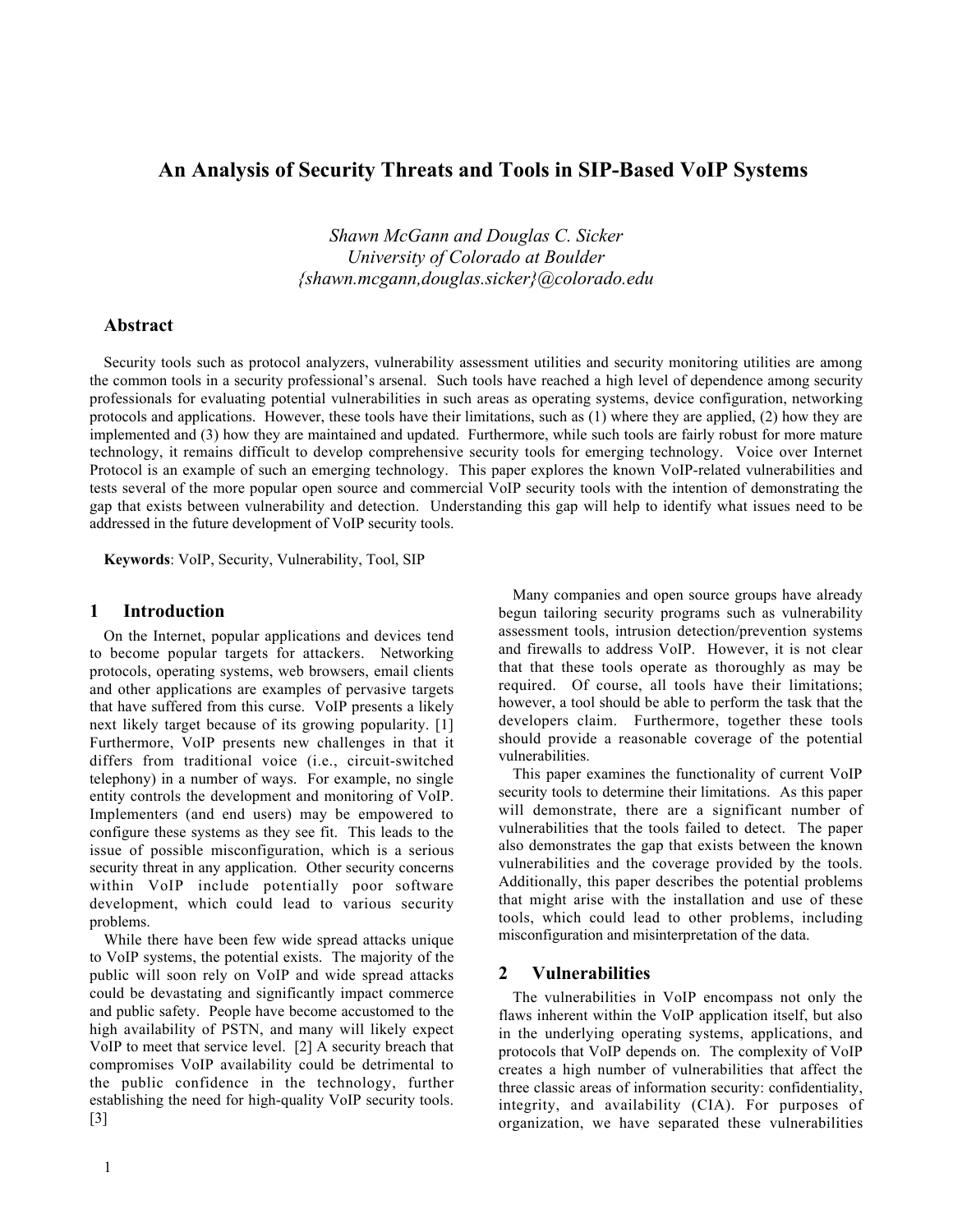based on the layers of the TCP/IP networking model (i.e., network interface layer, internet layer, transport layer, and application layer), although we recognize that many vulnerabilities cross layers.

Several aspects of network security have been omitted from this list of vulnerabilities because they are outside the relevance of paper. For example, nonrepudiation, access, and accounting have been left out of the vulnerabilities section despite their fundamental importance of network security.

Physical security is a major issue in all information systems, VoIP included. However, it is very difficult for a tool to assess or monitor the status of physical security. VoIP implementers should still consider physical confidentiality risks. While many attacks exploit weaknesses within one or more of the networking layers, some are also dependent on physical attack vectors that exist in unutilized interfaces on the VoIP equipment. This includes data jacks, switch/hub ports, wireless range, and additional interfaces on the VoIP phone (i.e., a built-in hub). These interfaces should remain disabled unless they become necessary for functionality. [5] Furthermore, security measures such as authentication, address filtering, and alarms for when devices are disconnected can mitigate the risks involved in physical security.

In a separate paper, we have identified and described the vulnerabilities impacting or relating to VoIP. (See http://spot.colorado.edu/~sicker/VoIPTools.htm). In identifying these vulnerabilities we undertook substantial secondary research (of which, [6-23] represent a small part of this literature review) and cross-tabulated these findings with information from CERT as well as from several major software vendors.

In this literature review, we found that are a substantial number of VoIP vulnerabilities and that there is considerable effort underway to identify and address these known vulnerabilities. However, even with this effort, it appears that the vulnerabilities are still very much beyond the scope of the tools presently available to security professionals.

Below in table 1, we provide a reduced description of the vulnerabilities identified in the aforementioned paper. Our research shows that many of the vulnerabilities affect more than one area of information security and often include confidentiality, integrity and availability weaknesses. Table 1 shows the relationship among the individual vulnerability and the areas of network security they affect. This chart will be used in later sections to evaluate the comprehensiveness of the VoIP tools tested.

Layer Attack Vector Confidentiality Integrity Availability Network Physical Attacks x x x Interface  $ARP$  cache  $x \times x$ ARP flood x MAC spoofing x x x Internet IP spoofing Device  $x \times x$  x  $x \times x$ Redirect via IP spoof  $x$   $\begin{array}{ccc} x & x \\ x & x \end{array}$ Malformed packets x x x IP frag  $x \times x$  x  $x \times x$ Jolt x Transport TCP / UDP flood x TCP / UDP replay x x Application TFTP server insertion x DHCP server insertion x **DHCP** starvation x ICMP flood x SIP Registration Hijacking  $x \times x$  x  $x \times y$ MGCP Hijack  $\mathbf{x}$   $\mathbf{x}$   $\mathbf{x}$ Message modification x x RTP insertion Spoof via header x x Cancel / bye attack x Malformed method x Redirect method x x RTP  $SDP$  redirect  $x$ RTP payload x RTP tampering x x x Encryption  $x$   $\begin{array}{ccc} x & x \\ x & x \end{array}$ Default  $\text{configuration}$  x  $\text{x}$  x  $\text{x}$ Unnecessary services x x Buffer overflow  $x \times x$ Legacy Network  $\begin{array}{ccc} \mathbf{x} & \mathbf{x} \\ \mathbf{x} & \mathbf{x} \end{array}$ DNS

Availability x

Table 1: VoIP vulnerabilities based on protocol layers.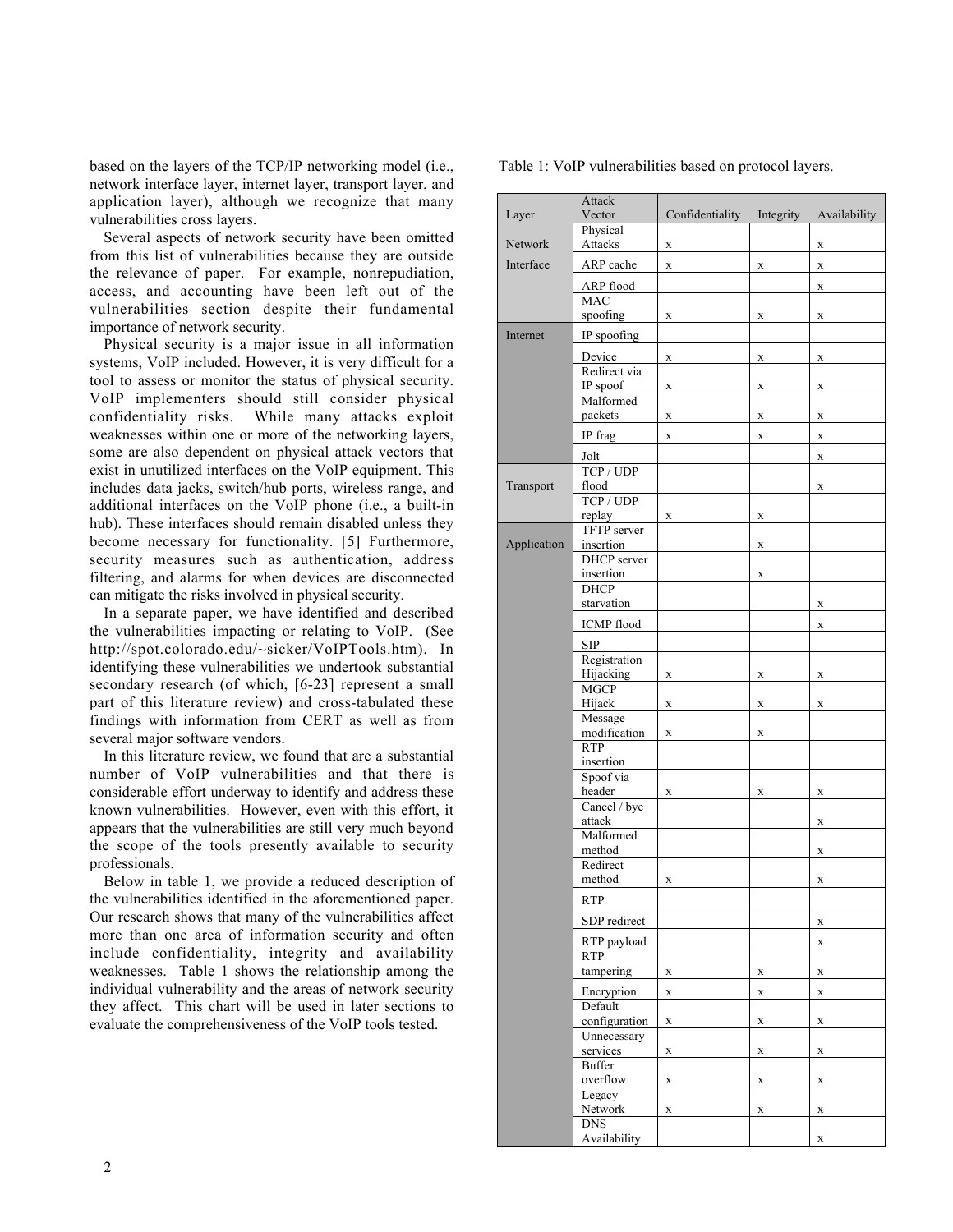# 3 Security Tools

Some of the lessons that can be taken from the growth of the Internet show that all security concerns cannot be realized upfront and exploitations can be expected to grow as the number of new systems grows. [3, 6] As VoIP systems become ever more prevalent and risk grows, security professionals need to make sure they are taking the proper precautions to prevent security breaches. However, little work has been undertaken to evaluate the usefulness of these security tools.

Several commercial and open source testing tools claim to be useful in securing VoIP systems. SiVuS and the c07-sip tests for PROTOS are freely available programs for SIP robustness testing. These tools essentially work by injecting exceptional elements into SIP protocol messages. An exceptional element consists of some abnormality that would not normally be found in a SIP packet, such as a large number of characters or an IP address in an unrecognizable format. If a VoIP software engineer made a mistake in coding the program, checks that verify signaling data fields are of the correct size and format may be missing or in error. When the exceptional elements are not handled correctly by the user agent or server, it can cause the program to hang, crash or even provide a means for gaining unauthorized access. Thus, it is important for software engineers to run thorough conformance and robustness checks against VoIP software. Tests can also be useful to the network engineer to verify robustness of the product they want to deploy. SIP implementations should not be assumed to be free of malformed packet vulnerabilities. In a 2003 robustness survey using the c07-sip test cases, Weiser and Laakso found nearly all implementations tested to be vulnerable to several exploits that result in denial of service [23].

# 3.1 Testing Methods

The documentation of each security program was examined to determine recommended use. If no such information could be found, assumptions were made about how a standard scan might be conducted. An Asterisk PBX running on Debian Linux was used as the test subject when the program was capable of testing registrar/proxy servers. SJPhone (on Windows XP) and Linphone (on Fedora Core 3) were the two soft phones used for user agent testing. The programs were evaluated in terms of robustness, ease of use, documentation, usefulness and ability to meet developer claims of functionality. Since all products have different functionality, a direct comparison on all grounds was not feasible. Rather, an attempt was made to evaluate the strengths and weaknesses of each tool at a more general level. We make no pretense that we will be able to

evaluate all VoIP security tools. Rather, we sought to examine the more commonly accessible tools.

# 3.2 SiVuS

 SiVuS claims to be the first publicly available vulnerability scanner for VoIP networks. The group at vopsecurity.org released the first version in October of 2004 and continues to develop it. The program, developed for Microsoft Windows, contains three components. The first is the SIP Message generator, which can be used to test issues or generate demonstration attacks. Second, SIP component discovery is useful for identifying targets for analysis. Finally, the SIP vulnerability scanner can be used to verify the robustness and security of SIP phones, proxy servers and registrar servers.

# 3.2.1 Strengths

The SiVuS scanner's main strength is that it was designed with a Windows GUI, which makes it more user friendly than several of the other vulnerability scanners tested. Reports are generated in an easy to read web format. While this report does not contain all of the information necessary for proper evaluation, the results are in a format easier to view than many of the command line based scanners. The SiVuS scanner also checks both the robustness of all SIP message types and for the presence of several security features.

# 3.2.2 Weaknesses

One of the greatest weaknesses of SiVuS is the lack of information to properly analyze the test output. For example, when testing the Asterisk PBX, 281 of 360 checks were reported as "high" risk. The reports did not indicate which tests passed, nor did it offer any indication as to what qualifies as a "pass." Without knowing what makes the program report a failure it is impossible to know what to fix or even if the program is reporting real vulnerabilities. For instance, the program could be looking for a certain response packet to each malformed packet within a timeout period. If the server doesn't respond because it is set not to respond to malformed packets, this could be acceptable behavior and not indicative of any vulnerability. Furthermore, the user guide lacked key information as to how the tests work or what to do if a test fails. No documentation was given as to what the options in the program accomplish or how a typical user would use the program. Since SiVuS is widely used, it is all the more critical that the documentation be updated so users can at least easily understand the program's purpose. The report, scanning activity log and packet sniffer logs were all examined in an attempt to get a complete idea of the scanner's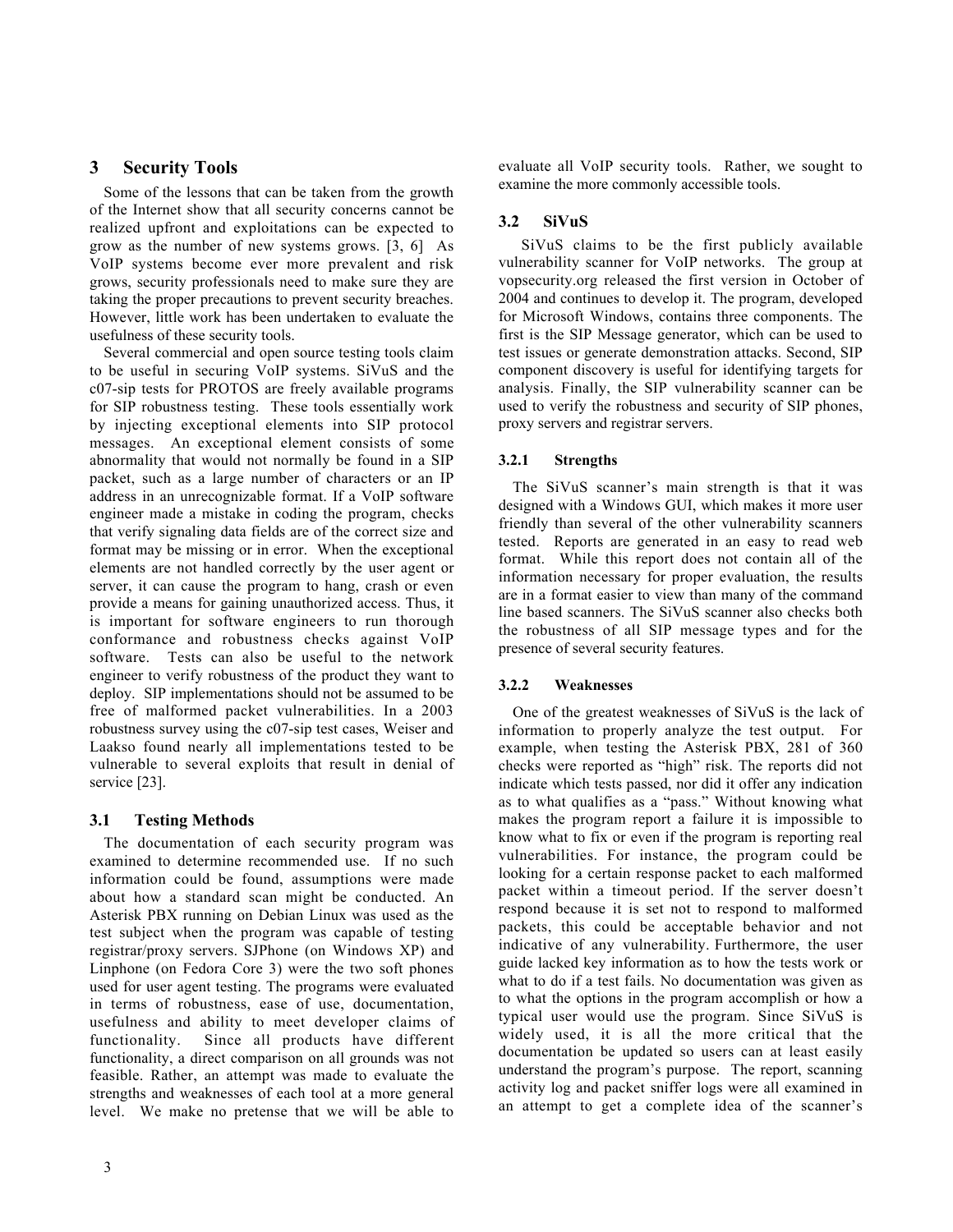operation. If all three of these views were integrated, understanding the program output would be much easier.

Testing revealed that the SiVuS program contains many bugs that may result in frustration or deception to the user. First off, the SIP device scan feature failed to locate the Asterisk server or the two soft phones on the test network. A user could potentially miss a device with a security threat when using this function. Secondly, several issues arose while using the program that required a program restart. For example, saved configurations and the file name in "log all scanning activity" are only loaded when the program is initialized. Also, when the user cancels a test in progress, the program must occasionally be restarted before another test can be run. SiVUS cannot recover from errors such as "Could not bind to port 5060" without restarting. Third, two test cases involving authentication were found to report inaccurate results (for additional information on these tests, see http://spot.colorado.edu/~sicker/VoIPTools.htm). Fourth, running the test cases repeatedly fails to find a target at first, but succeeds when the user runs the test again. Lastly, while the TLS option in the configuration page is deactivated and the user guide says it is not ready for this version, the first error displayed on the activity log suggests that the program does indeed try to connect via TLS and gets a connection refused error.

### 3.2.3 Developer Claims and Analysis

In the user guide, the developers claim the following capabilities:

1. "Analysis of the SIP message headers to identify vulnerabilities such as Buffer overflows or denial of service attacks. These checks can be selected and configured with variable values, by the user."

Analysis: SIP message headers are not analyzed, but rather the protocol implementations are analyzed for robustness. User defined tests cannot be performed with authentication, limiting their usefulness.

2. "Authentication of signaling messages by the SIP component under analysis."

Analysis: The test for checking INVITE authentication requirements incorrectly reported a test failure (see aforementioned web site for details).

3. "Authentication of registration requests."

Analysis: The claim was verified through testing, however an error was found in the report (see aforementioned web site for details).

4. "Inspection for secure communications (SIPS) and encryption capabilities."

Analysis: The test equipment only worked with UDP. Since SIPS can only be used with TCP, this claim could not be verified.

In conclusion, the number of significant bugs and lack of documentation currently limit the usefulness of the SiVuS program for a security professional. However, the program represents a significant effort to develop a vulnerability scanner that will hopefully continue to improve.

#### 3.3 PROTOS c07-SIP Test Suite

The PROTOS program was developed at the University of Oulu in Finland as an inexpensive way to test protocol implementations for security robustness. The c07-SIP test suite was designed for an initial survey of SIP User Agent and server implementations in 2003.

The PROTOS tool contains over 4,500 test cases, which inject exceptional elements into SIP INVITE messages, including SDP. Monitoring of the SIP implementation the program is run against for abnormal functionality is necessary to determine test results. The c07-SIP initial trial defines a test failure as occurring when: (1) "A device undergoes a fatal failure and stops functioning normally; (2) a process or a device crashes or hangs and needs to be restarted manually; (3) a process or device crashes and restarts automatically; or (4) a process consumes almost all CPU and/or memory resources for an exceptionally long or indefinite time."

#### 3.3.1 Strengths

One of the great strengths of this program is its simple design. There are reports or logs to interpret as the user can observe the client to see if a service denial occurred. The documentation is detailed enough for the network engineer to get a good understanding of the capabilities and functionality of the program. All of the test cases are outlined in a table so that there is little question what every case does. The source code is available as a reference if more in-depth knowledge is needed. Finally, the test cases were designed using a comprehensible methodology.

#### 3.3.2 Weaknesses

The most significant weakness of the c07-suite is the scope of its test cases, as it only covers INVITE messages. The program also presented compatibility problems, even though it was supposedly written in Java to be cross platform. Finally, the lack of a report can make it difficult to determine test results. For example, locating the test where a server crashed can be a time consuming process of limiting the test cases and repeating until only the single case that caused the crash is run.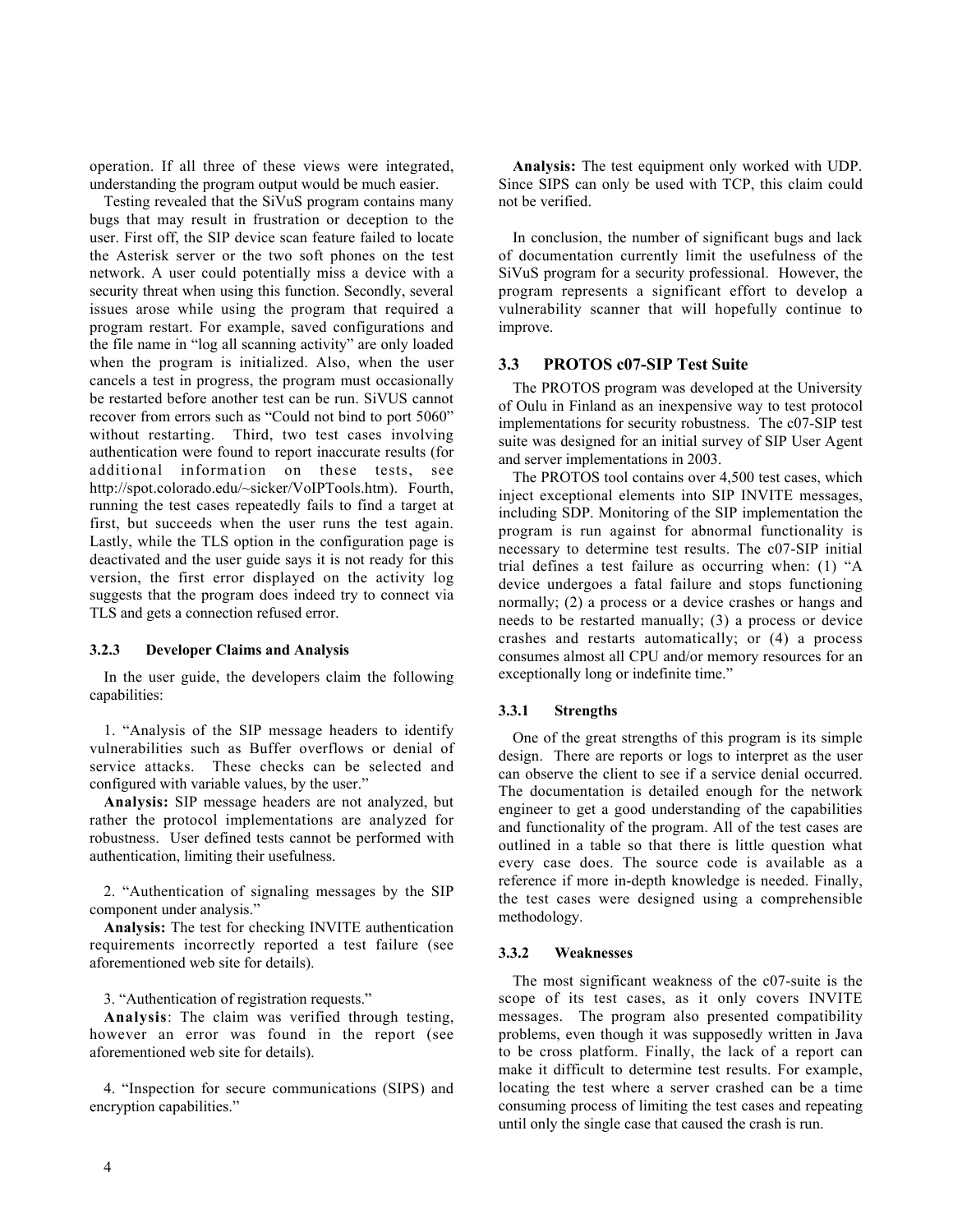#### 3.3.3 Developer Claims and Analysis

In the paper "Security Testing of SIP implementations," the developers claim the program is designed to:

1. "[E]valuate implementation level security and robustness of Session Initiation Protocol (SIP) implementations [23]."

Analysis: Our tests showed that the program was indeed effective at identifying certain serious robustness issues. However, the limited scope of the tests (INVITE messages only) means that the tests are far from comprehensive in testing security and robustness. A better claim for the developers to make would be that it helps identify robustness issues in INVITE message processing.

The developers realized the main weakness of the test suite, stating that "A more comprehensive test-suite should be developed as the SIP scene matures." [23] Codeomicon Inc. has developed the PROTOS tool into a commercial test tool to include a graphical user interface, PSTN gateway support and comprehensive test case documentation. Most importantly, the company has expanded the number of tests to 36,000 cases that cover all the message specifications in RFC3261, RFC2543, RFC2327 and RFC2617 (codeomicon.com). Unfortunately, the research team was unable to obtain a copy of the program for evaluation.

#### 3.4 SIP Forum Test Framework (SFTF)

The SIP Forum Test Framework (SFTF) is an open source project hosted at sipfoundry.org. According to the developers, it was designed to test for common errors in devices in order to improve interoperability. SFTF provides both an easy way to write SIP device tests and a set of implemented test cases for typical errors made in SIP user agents. [16] The current version contains about 65 cases, which test for protocol implementation, authentication, registration, dialog/transaction processing, DNS, NAT capabilities and obsolete features [17].

### 3.4.1 Strengths

The framework allows for scripting of new interoperability and vulnerability detection test cases. The included tests are specifically developed from common known implementation errors that cause problems.

#### 3.4.2 Weaknesses

The SFTF "scope of tests" document enumerates each test case with call flow diagrams and sort descriptions. However, it does not include many pieces of information that would be useful to the user. First off, the listed source is either an individual's name or a reference number. The reference number does not correspond to the SIP RFC, the

IETF's SIP torture test Internet draft or any document found on the SFTF website. More useful references are important because now the test logic cannot be verified without extensive research or in-depth protocol knowledge. Secondly, the test descriptions provided in the SFTF documentation are generally not detailed enough to get a complete understanding of either what is tested or the conditions that will cause a failure. The code and protocol analyzer output must both be examined to get the complete picture.

When testing against the user agent, several issues that would be considered frustrating to the user were identified. During the tests requiring registration, each case had to be run separately because the user agent did not have a function for initiating a REGISTER request. An unregister request by the UA, which is attempted automatically at program close, crashed the SFTF program. Thus, both the UA and SFTF had to be restarted after every test case. Furthermore, tests 303reg, 303inv and 208cseq crashed the SFTF program. The lack of robustness proved to be very frustrating because the features for running many tests at once (i.e., all the noninteractive tests) could no longer be used. Running each test by itself consumes far more time, especially since there is no function for specifying a range of tests to run. The multiple test functions do not run tests in any discernable order, making it difficult to determine what tests have failed to run at the time of a program crash. Several of the cases are designed to test functionality that is not standard, such as TCP connection handling. There is no place in the configuration to specify features implemented on the target and no message indicating that a test failure does not necessarily indicate a conformance problem.

#### 3.4.3 Developer Claims and Analysis

The developers claim that the program does the following:

1. "[T]he SIP test framework…allows everyone with a little programming knowledge to write his own tests for SIP devices."

Analysis: The framework does make it much easier to write SIP interoperability tests than starting from scratch. Limited API documentation is available; however it would be helpful if there was also some kind of "how to" guide for getting started.

2. "[A] bunch of implemented tests use [the] framework to test SIP user agents for typical known errors."

Analysis: There are only about 65 test cases, but they are highly focused on documented common errors effecting interoperability. Testing showed that the suite is capable of finding significant vulnerabilities.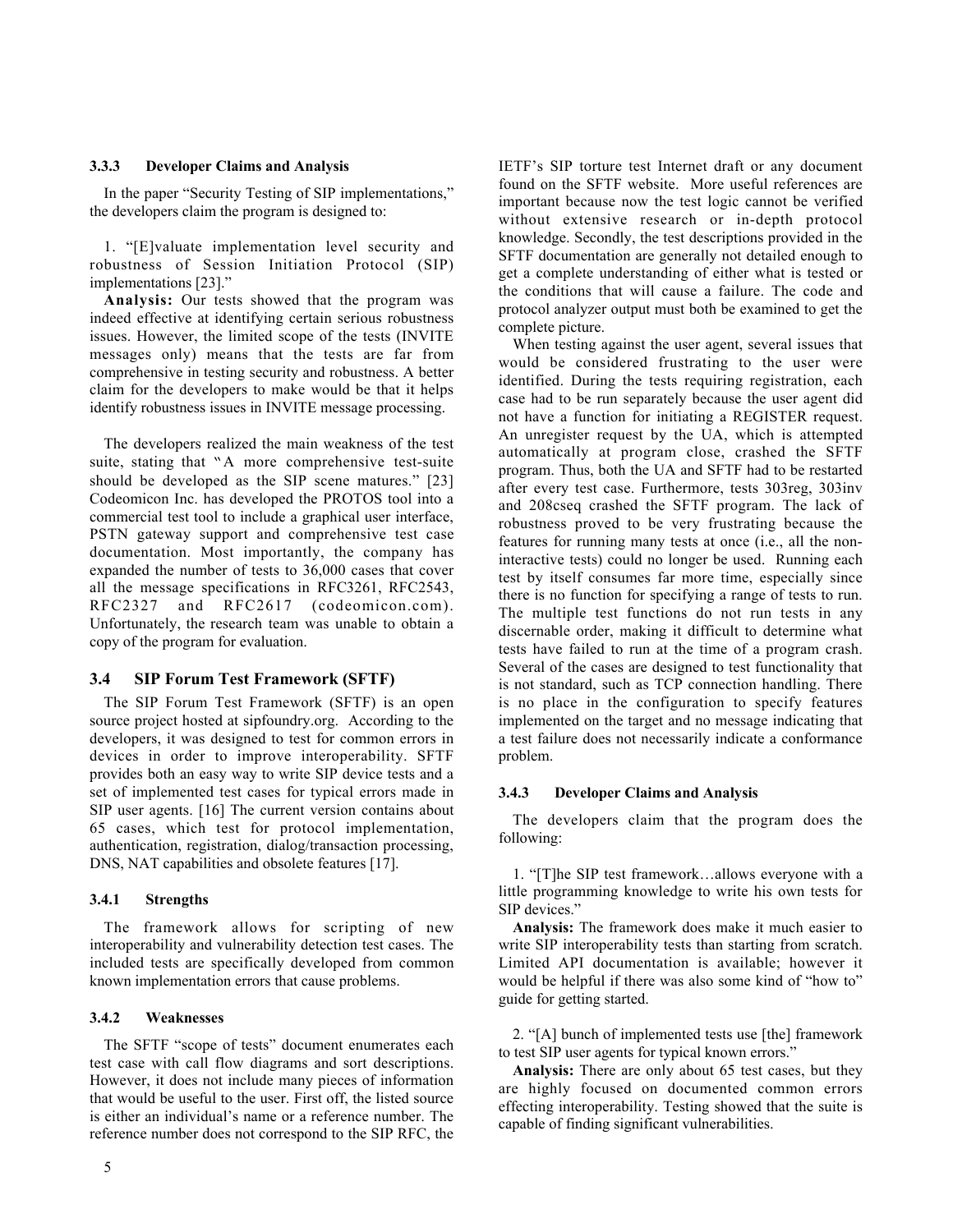In conclusion, SFTF provides a much more limited set of torture test cases than the PROTOS or SiVuS tools. However it does have more tests for implementation of certain protocol specifications, which can be important for ensuring interoperability. While the documentation is far from complete, it does give the tester some idea of the basic function of each case. As SFTF evolves, increased robustness, more test cases and better documentation should make the program more useful to network engineers.

### 3.4.4 Open Source Solutions

It is easy to discount the above analysis because of its focus on open source products and the known limitations (in terms of support and upgrades) of such software. However, we found that VoIP security user groups commonly discussed these products as useful tools for assessing VoIP installs. While we do agree that these tools are indeed useful, their limitations must also be realized.

## 3.5 Commercial Security Appliances

Recently several companies have released appliances designed to test VoIP security. We have tested several of the commercial products; however, due to various concerns, we are reluctant to publish the results in a way that identifies specific vendors. We are willing to state that none of the products we tested provided a complete solution and that each had limitations in terms of vulnerability detection, user interface or installation procedures. Furthermore, in section 4.3 we compare the claims of the various commercial and non-commercial products against a list of known vulnerabilities. As the reader will see, even the commercial products only address a small part of the vulnerability space.

# 4 Findings

In this section, we present our findings. This includes a discussion of the strength of the vulnerability scanning tools, the tests applied to these tools and their ability to mitigate general vulnerabilities.

## 4.1 Vulnerability Scanner Tools Analysis

While robustness programs can be useful for unearthing poorly written programs, their limitations must also be understood. As explained by Dijkstra, "Program testing can show the presence of bugs, but never their absence." Furthermore, the availability of testing tools may encourage some developers to rely on included test cases without developing their own. The conclusion that "it passed the test, it must be secure" is easy to reach when in reality, no test program can test for an infinite number of cases. For instance, the c07-sip test cases only cover INVITE requests. Several products document that their test cases are based on the 2002 Internet Draft "Session Initiation Protocol Torture Test Messages." If all developers are using the same test cases, it could make the attacker's job easier by revealing what cases were not tested for.

All of the vulnerability tools mentioned in this paper are still under development. Thus, the programs don't always perform as claimed. Most suffer from interface, robustness and functional issues. Rarely is the documentation adequate for a through analysis of the test results. In certain circumstances, it is difficult to determine the true effects of a test attack. For example, if a malformed packet doesn't crash a server, but causes it to hang for a second, the tester might not notice a problem with the server. However, if an attacker sent 1,000 of these packets to the server, a significant denial of service would occur.

## 4.2 Test Case Type Descriptions

Below are descriptions of the types of test cases used for comparison in table 2. The intention of the list is to provide a collapsed description of the types of features offered by the tools.

1.) *Malformed SIP Methods (robustness tests):* Robustness checks attempt to identify application layer programming flaws in the SIP implementation. Such errors can be exploited in a denial of service attack, which affects system availability.

2.) *TLS Support Check:* A check to verify whether Transport Layer Security (TLS) can be used to encrypt SIP signaling when run over TCP (also called SIPS). Encryption at the transport layer can be used to reduce the risk of many confidentiality and integrity related exploits.

3.) *Authentication Verification:* Checks to verify that an implementation requires SIP messages to be authenticated. Authentication can mitigate many confidentiality and integrity related issues such as registration hijacking and session hijacking.

4.) *Obsolete Feature Warnings:* These alert the user if some part of the way the implementation handles SIP processing has been made obsolete. Obsolete functions can cause interoperability errors and open confidentiality, integrity or availability related vulnerabilities.

5.) *DNS Failure Recovery Verification:* Test ensures that the implementation can recover in the case of a primary DNS failure to ensure availability.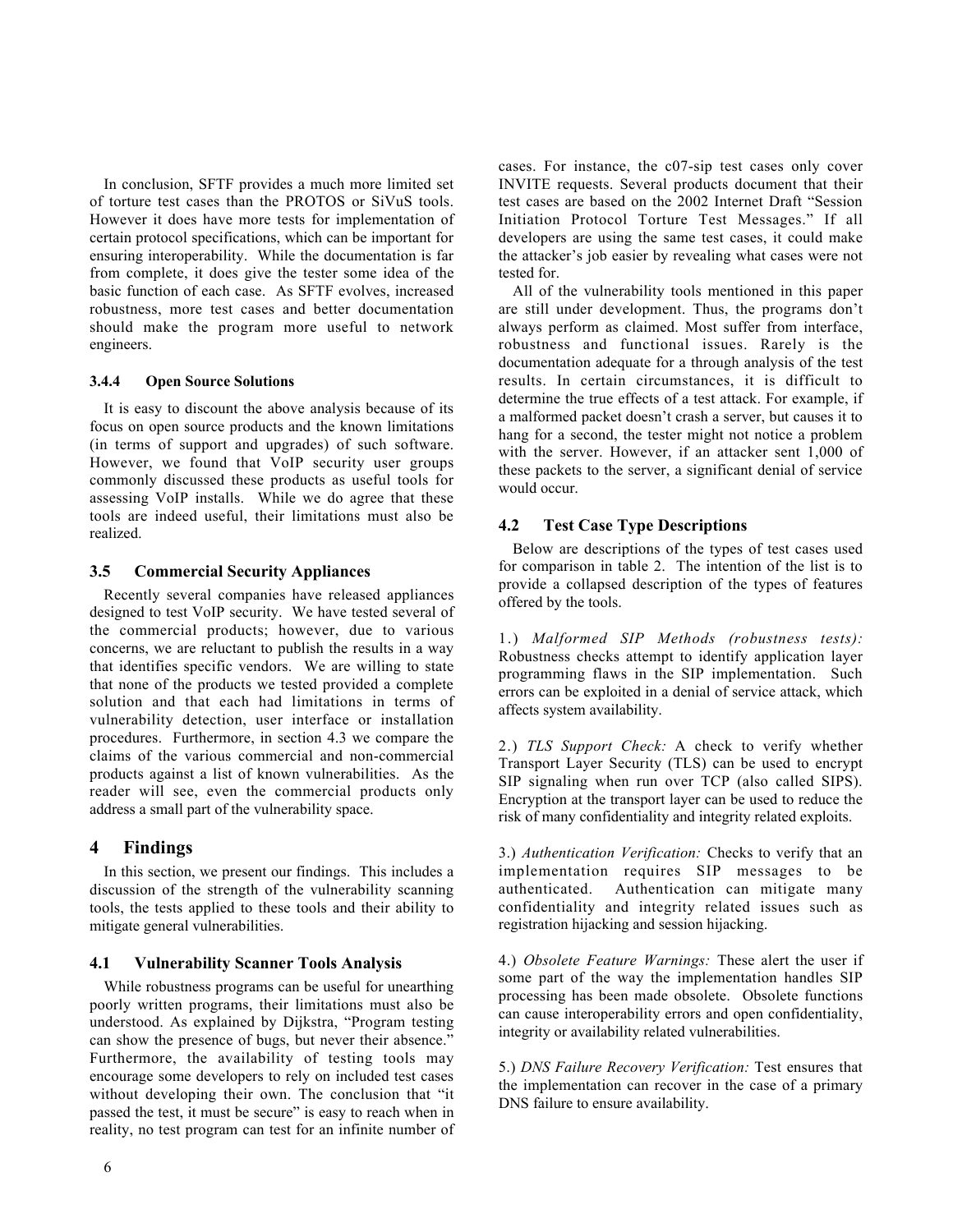6.) *Dialog/Transaction Processing Conformance:* Nonstandard dialog or transaction processing can cause interoperability errors and open confidentiality, integrity or availability related vulnerabilities.

### 4.2.1 Vulnerability Scanner Test Case Comparison

Table 2 below summarizes the features claimed by each vulnerability scanner developer. The chart categorizes the vulnerabilities and shows the number of 'checks' within those categories for each of the tested tools. It provides a useful comparison of the potential for the tested tools to detect security issues in VoIP implementations. As can be seen, the coverage across broad categories is weak.

| Tested                                                 |                                                                                              |                                               |                                                 |
|--------------------------------------------------------|----------------------------------------------------------------------------------------------|-----------------------------------------------|-------------------------------------------------|
| <b>Test Case Type</b>                                  | SiVuS                                                                                        | <b>PROTOS</b>                                 | <b>SFTF</b>                                     |
| 1. Malformed SIP<br>Methods<br>(robustness tests)      | $350+$ INVITE,<br>REGISTER,<br>OPTIONS.<br>ACK.<br>CANCEL and<br><b>BYE</b> method<br>checks | $4,500+$<br><b>INVITE</b><br>method<br>checks | 25 INVITE, 1<br><b>OPTIONS</b><br>method checks |
| 2. TLS Support<br>Check                                | 1 check                                                                                      |                                               |                                                 |
| 3. Authentication<br>Verification                      | 2 checks                                                                                     |                                               | 7 checks                                        |
| 4. Obsolete<br>Feature Warnings                        |                                                                                              |                                               | 5 checks                                        |
| 5. DNS Failure<br>Recovery<br>Verification             |                                                                                              |                                               | 2 checks                                        |
| 6. Dialog/<br>Transaction<br>Processing<br>Conformance |                                                                                              |                                               | 20 checks                                       |

Table 2: Features claimed by vulnerability scanner tools.

## 4.3 Mitigated Vulnerabilities

Table 3 lists all of the vulnerabilities from section 2, and the tools from section 3 that claim to mitigate these risks. Also included in this list are a number of wellknown security test tools. Some of these tools we were able to test in our labs others we were only able to judge based on the claims made be the developers. As can be seen, the VoIP security tools tested address a limited set of the identified vulnerabilities. And together (if combined into a suite of tools), they address less than half of the known vulnerabilities. Furthermore, as we have shown in section 3, the tools do not always perform as claimed, so these results are generous at best. The findings suggest that security professionals should be cautious in trusting the network of their networks to such tools.

| Layer                         | <b>Attack Vector</b>                       | Tools     |
|-------------------------------|--------------------------------------------|-----------|
| Network                       | <b>Physical Attacks</b>                    |           |
| Interface                     | ARP cache                                  |           |
|                               | ARP flood                                  |           |
|                               | MAC spoofing                               |           |
| Internet                      | IP spoofing                                | SA        |
|                               | Device                                     | SA        |
|                               | Redirect via IP<br>spoof                   | SА        |
|                               | Malformed packets                          |           |
|                               | IP frag                                    |           |
|                               | Jolt                                       |           |
| Transport                     | TCP / UDP flood                            | XX, SA,VF |
|                               | TCP / UDP replay                           |           |
|                               | TFTP server                                |           |
| Application                   | insertion                                  |           |
|                               | <b>DHCP</b> server<br>insertion            |           |
|                               | <b>DHCP</b> starvation                     |           |
|                               | <b>ICMP</b> flood                          |           |
|                               | <b>SIP</b>                                 |           |
|                               | Registration                               |           |
|                               | Hijacking                                  | SА        |
|                               | MGCP Hijack<br>Message                     |           |
|                               | modification                               |           |
|                               | RTP insertion                              |           |
|                               | Spoof via header                           | SA        |
|                               |                                            |           |
| Layer                         | <b>Attack Vector</b>                       | Tools     |
|                               | Cancel / bye attack                        |           |
|                               | Malformed method                           | ALL       |
|                               | Redirect method                            | SA        |
|                               | <b>RTP</b>                                 |           |
|                               | SDP redirect                               | SA        |
|                               | RTP payload                                | SA        |
|                               | RTP tampering                              | <b>SA</b> |
|                               | Encryption<br>Default                      | SI        |
|                               | configuration                              |           |
|                               | Unnecessary                                |           |
|                               | services<br><b>Buffer</b> overflow         | ALL       |
|                               | <b>SPIT</b>                                | SA, VF    |
|                               | Legacy Network                             | VF        |
|                               |                                            | SF        |
|                               | <b>DNS Availability</b><br><b>Tool Key</b> |           |
| Code                          | <b>Tested</b>                              |           |
| XX<br>$\overline{\mathsf{S}}$ | A commercial product<br>SiVuS              |           |
| <b>SF</b>                     | <b>SFTF</b>                                |           |
| <b>PR</b>                     | Protos c07-SIP                             |           |
|                               | <b>Untested</b>                            |           |
| CO<br>SА<br>VF                | Codenomicon<br>Borderware<br>SecureLogix   |           |

Table 3: Tools that claim to mitigate vulnerabilities